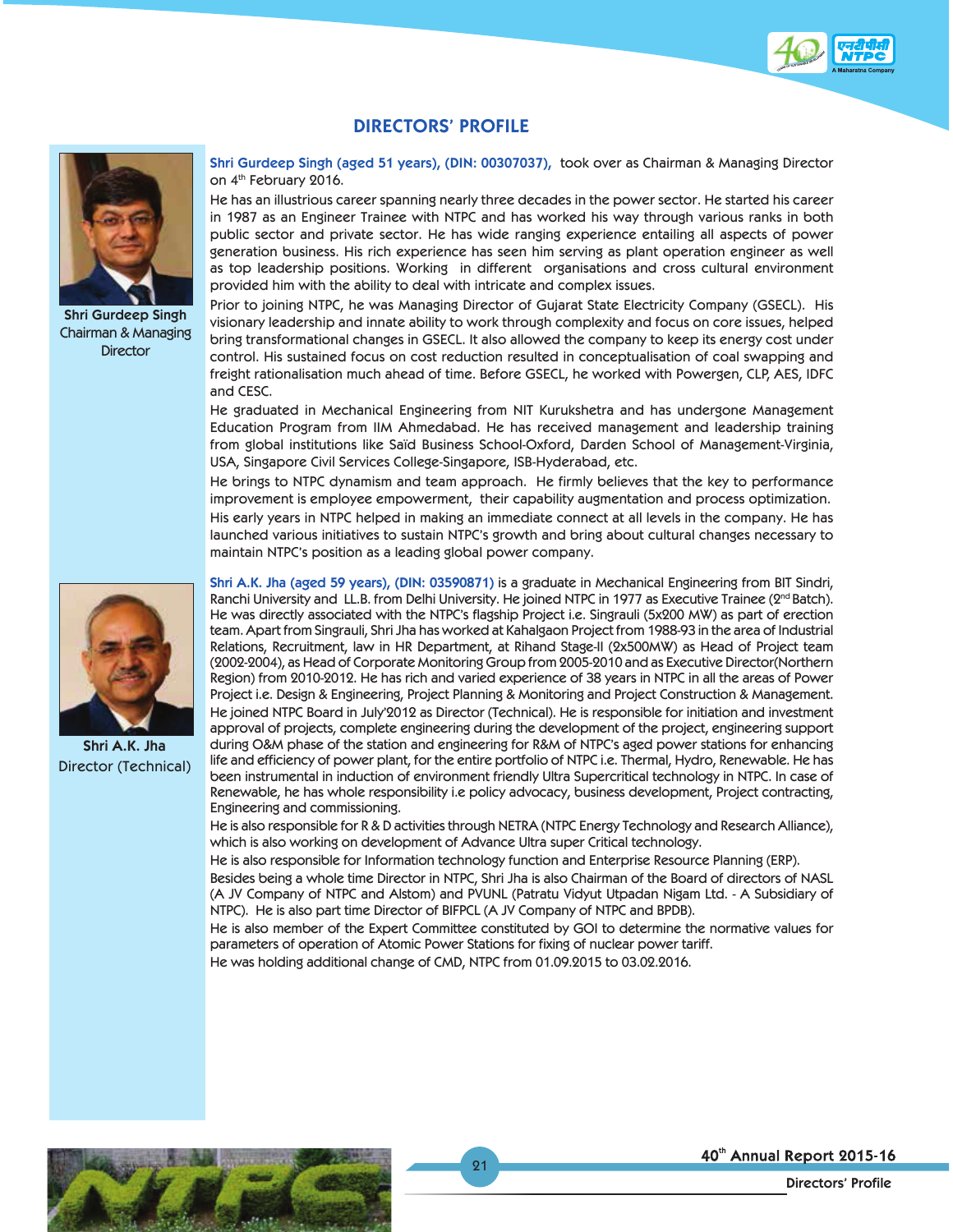



**Shri U.P. Pani** Director (Human Resources)



**Shri S.C. Pandey** Director (Projects)

**Shri U.P. Pani, (DIN: 03199828) aged about 60 years,** is a Graduate in Electrical Engineering from BITS PILANI (1978) and joined NTPC in November, 1978 as (3rd batch) Executive Trainee. He has worked in Erection, Rehabilitation and Resettlement, Technical Services Deptt. of Korba STPS (3x200+3x500MW) and Talchar STPS, (6x500MW). He worked as Business Unit Head (BUH) of NSPCL (joint Venture of NTPC & SAIL) at Bhilai and Durgapur. He was Head of NTPC Kahalgaon (4x210 MW+3x500MW) Project. During his tenure, all three 500 MW Units of Kahalgaon Stage-II were commercialised. He was Head of Project of NTPC's biggest plant, i.e. Vindhyachal STPP (4260MW). On 15<sup>th</sup> March 2010, Sh. Pani took over as Regional Executive Director (Eastern Region-I) and was responsible for overall functioning of various regional projects of NTPC and projects of various subsidiaries and joint venture of NTPC.

As BUH in the capacity of GM & RED at various locations and regions, he has also been responsible for HR functions and has steered number of HR initiatives.

As Director (HR), Shri Pani is responsible for the entire Human Resource functions of the organization. He is also responsible for the Power Management Institute (PMI) of NTPC and other corporate functions such as Industrial Safety, Resettlement & Rehabilitation, Corporate Social Responsibility, Medical Services and Corporate Security & Coordination.

He is also holding the additional charge of Director (Commercial) of NTPC w.e.f. 02.09.2015.

**Shri S.C. Pandey, (59 years), (DIN: 03142319),** is B.E. in Instrumentation. He joined NTPC in November, 1978 as (3<sup>rd</sup> batch) Executive Trainee. He has about 37 years of comprehensive experience in management of large size power projects in the areas of engineering, project construction and power plant operation and maintenance. He has a strong background in managing, operating and maintaining few of the largest stations of the country and has a rich experience and exposure of entire life cycle from concept to commissioning of Greenfield project. He was associated with erection, commissioning and operation of NTPC's first thermal power project at Singrauli and first Hydro Project of NTPC at Koldam.

Shri Pandey's experience in power sector includes 10 years of senior management level experience as a 'Business Unit Head' of India's largest project i.e. Vindhyachal, Ramagundam and Simhadri STPP, Engineering Head of the Company and as a Regional Head of NTPC projects of Eastern Region-II and Western Region.

Shri Pandey has been deputed for several overseas managerial and leadership programmes and technical training programmes to enhance strategic leadership qualities, broaden the vision and to gain insight of complex national and global business environment.

As Director (Projects), he is responsible for project planning & Monitoring of entire Business Portfolio of NTPC (Maharatna PSU) covering Thermal, Hydro, International JVs, Greenfield, Brownfield, under construction projects covering almost 20% capacity of country. He has been actively involved in implementation of over 24,000+MW projects under construction at about 22 different locations across the country and strategic planning of 40,000+ MW new projects at various stages.

He joined NTPC Board in Oct'2013 as Director (Projects). He is the Chairman of Bhartiya Rail Bijlee Company Ltd. and Nabinagar Power Generating Company Private Limited and Director on the Board of other joint ventures of NTPC Limited.

**Shri Kulamani Biswal (aged 55 years), (DIN: 03318539)**, a Commerce & Law Graduate, Fellow in Cost Accountancy and MBA from New Port University, California, USA. The most attributes bestowed upon Shri Biswal with the present responsibilities are his flair in financial fundamentals; updated knowledge base and knack in business networking. He has sound exposure of 31 years in the entire value chain of Energy sector - Coal, Power and Regulatory Affairs. Sh. Biswal started his career in Coal India Limited where he worked for 12 years as a young dynamic professional & gained insights in primary energy business. Then he moved to State Electricity Regulatory Commission – OERC where he witnessed the major reforms in power sector including unbundling of SEBs and assets segregation among generation, transmission & distribution utilities. After serving for 7 years in SERC, Sh. Biswal joined Central Regulator, i.e. CERC in Oct 2004. He went back to the Coal sector again in Oct 2010 at the Board level as Director (Finance) of Mahanadi Coalfields Limited for a short period of 3 years. Sh. Biswal took over the charge of Director (Finance), NTPC limited on 9th December 2013.

In NTPC, he plays a pivotal role in providing valuable inputs to the Board for taking various strategic decisions to enable the company to achieve its Vision. He is responsible for the entire gamut of financial management of the organisation including financial resource mobilisation from domestic & global sources, optimum utilization of funds, budgetary controls, investment decisions and compilation of Accounts and Audit of the same by Statutory and Govt. Auditors.

During his stint as CFO of NTPC and as Board Member, some of the major achievements are raising Fund from Domestic as well as International Market at very competitive terms, Innovative way of rewarding shareholders through issuance of Bonus Debentures – a first of its kind in India by any PSU, allotment and reallocation of coal blocks, acquisition of Patratu Power station.

Besides acting as Director (Finance) of NTPC Limited, Sh. Biswal is also the Chairman of Meja Urja Nigam Private Limited & NTPC Tamil Nadu Energy Company Limited. He has also been appointed as "Nominated Owner" under the provisions of Mines Act, 1952 for development/operation and management of Coal Mines allocated to NTPC. His able leadership and guidance has brought him and NTPC lots of laurels and awards, some of the recent ones are **'The Best CMA-CFO'** by The Institute of Cost Accountants of India, **'CFO of the Year'** Award by EPC World with E&Y as their knowledge partner, GSBA-Top Rankers Excellence Award 2015 – **'Financial Pride of India', 'BT-STAR PSU Director Finance of the Year'** Award, **'Excellence in Financial Reporting'** award to NTPC for the year 2013-14 by The Institute of Chartered Accountants of India, **'Golden Peacock Global Award'** for the excellence in Corporate Governance in the year 2014, Corporate Governance Excellence award 2014-15 by Assocham India.

22



**Shri Kulamani Biswal** Director (Finance)

40th Annual Report 2015-16

**Directors' Profile**

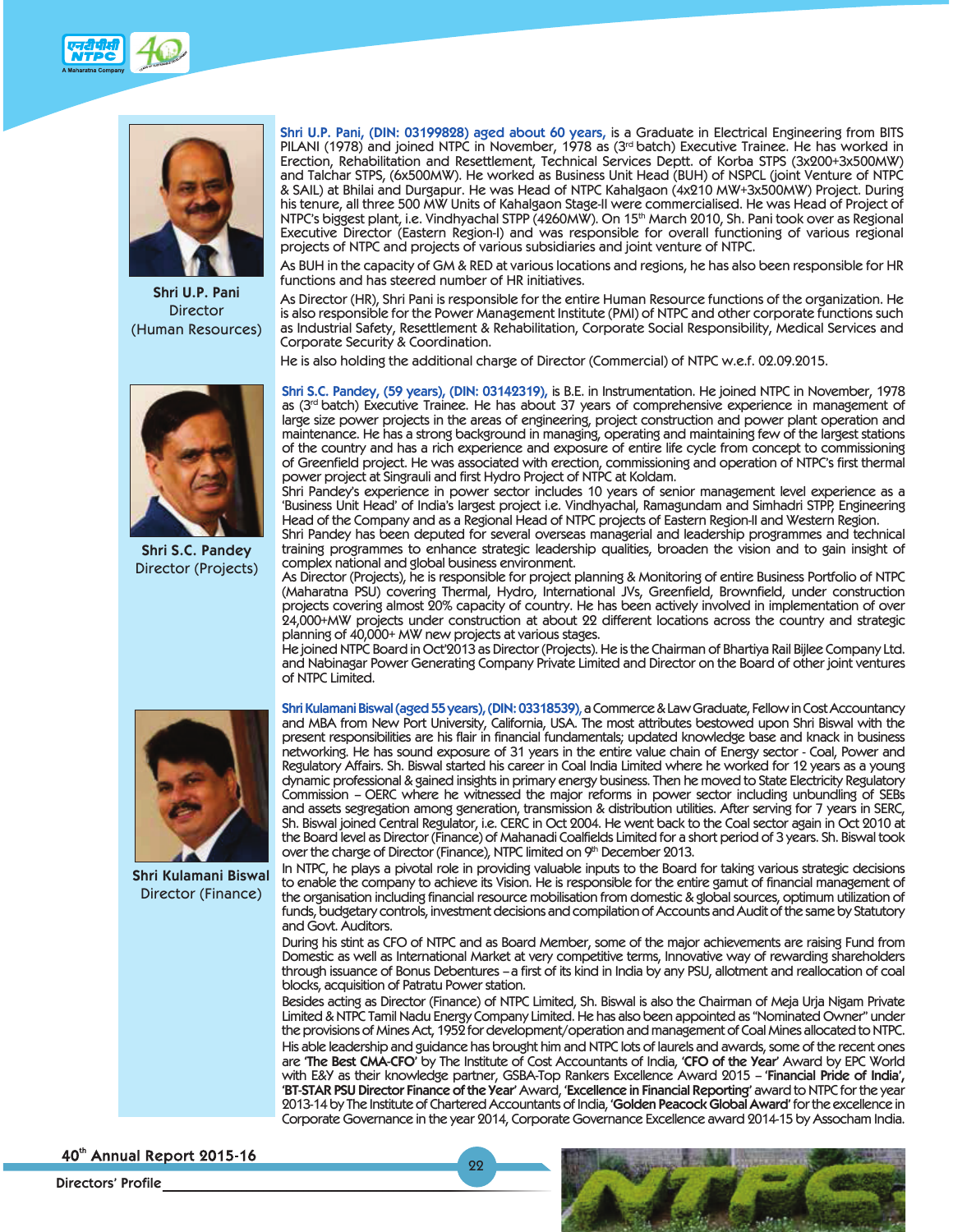



**Shri K.K. Sharma** Director (Operations)

**Shri K.K. Sharma, (DIN: 03014947) (about 59 years)** is graduate in Mechanical Engg. and MBA in Finance. He has an illustrious career spanning over 40 years of outstanding contribution in the areas of Mega-Budget Thermal, Hydro Power and Coal Mining Projects as a Professional Manager, Strategic Planner and a Business Leader. He has led several strategic initiatives for execution of projects as well as achieving operational excellence.

He had been Business Unit Head (BUH) of NTPC-SAIL Power Company Private Limited's Durgapur Station, General Manager of Farakka Super Thermal Power Station and General Manager of Koldam Hydro Electric Power Project of NTPC. He also had been Regional Executive Director (Hydro Region), Executive Director (Coal mining/ Coal Washeries), Regional Executive Director (East-II), Executive Director (Project Planning & Monitoring), NTPC and Chief Executive Officer of NTPC-SAIL Power Company Private Limited. Shri Sharma, through his multi-disciplinary approach in Engineering, O&M Management and financial areas, has made turnaround of NSPCL's Durgapur by ramping up PLF from 63% to 81% and of Farakka STPS from 69% to 81%. He played the pivotal role in resolving Resettlement and Rehabilitation issues in Koldam, getting Forests and Environment clearances for captive mines of NTPC, developing business process for Mine Development, Green Field Projects Construction, SAP implementation in NSPCL & introduction of on-line monitoring of projects.

As a Director (Operations), he has overall responsibility for the activities relating to operation of all NTPC stations including fuel management. He has been instrumental in bringing down Energy Cost of generation.

He is also Chairman of NTPC-SAIL Power Company Private Ltd. (NSPCL) and Kanti Bijlee Utpadan Nigam Ltd. (KBUNL). He is on the board of NTPC Vidyut Vyapar Nigam Limited (NVVN), NTPC-Tamilnadu Energy Company Ltd. (NTECL), Patratu Vidyut Utpadan Nigam Ltd. (PVUNL), The West Bengal Power Development Corporation Limited (WBPDCL) and Permanent Invitee on the board of Northern Coalfields Limited (NCL). He is also co-chairman of the committee on third party coal sampling constituted by Ministry of Power (MoP).

He is active member of professional bodies viz. Life time member of Indian Institute of Professional Engineers (IIPE) and AIMA, Member of Institution of Engineers (IoE), Vice President of Indo German Energy Forum (IGEF) and Vice President CIGRE India.



**Dr. Pradeep Kumar** Govt. Nominee Director

**Dr. Pradeep Kumar, (about 55 years)**, **(DIN: 05125269)**, an Indian Administrative Service Officer of Kerala Cadre, is B. Tech in Electronics, MBA, Master Diploma in Public Administration and Governance and Ph.D. in the area of Integrated Freight Transport Planning. During his illustrious career of 29 years as IAS officer, he has held various administrative positions in the areas of Revenue, Finance, Transport, Shipping, Inland Water Transportation, Water Resources, Power, Food and Civil Supplies, Consumer Affairs, Environment and Forests.



**Shri Aniruddha Kumar** Govt. Nominee Director

**Shri Aniruddha Kumar, (DIN: 07325440), aged 55 years,** is a 1987 batch, Indian Revenue Services Officer. He completed his graduation in Electrical Engineering with honors from Aligarh Muslim University in 1984 and Graduation in Law from Delhi University in 1995.

He began his career with NTPC where he worked at Singrauli Thermal Power Station from 1984 to 1987.Thereafter, he joined Indian Revenue Service in 1987 and during his illustrious career of more than 30 years he has served in various key departments like Tax Policy Wing of Deptt. of Revenue, Ministry of Finance, various positions in Income Tax Department, Ministry of Urban Development (2005 to 2009), Ministry of Science and Technology (2009 to 2010) and Principal Commissioner of Income Tax in Agra. Shri Aniruddha Kumar has travelled extensively all over the world as a member of Indian delegations in various conferences and meetings.

Before taking over the charge of Joint Secretary (Thermal), he was Joint Secretary (Hydro) in the Ministry of Power.

23